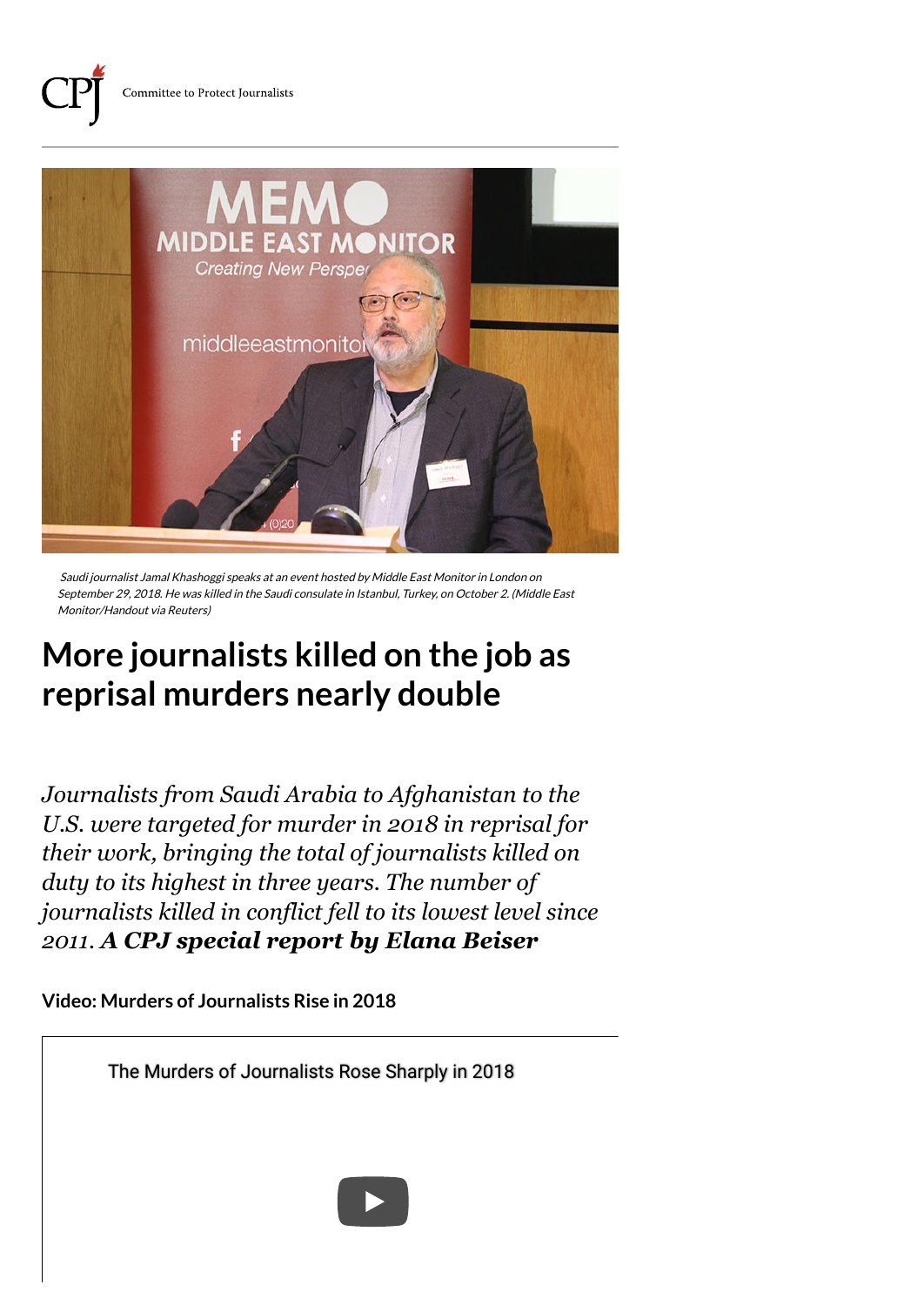## *Published December 19, 2018*

## NEW YORK

The number of journalists targeted for murder in reprisal for their reporting nearly doubled in 2018 from a year earlier, driving up the overall count of journalists killed on the job. Afghanistan, where extremists have stepped up deliberate attacks on journalists, was the deadliest country and accounted for much of the increase.

At least 53 journalists were [killed around the world](https://cpj.org/data/killed/2018/) between January 1 and December 14, 2018, of which at least 34 were [singled out for murder](https://cpj.org/data/killed/2018/?status=Killed&motiveConfirmed%5B%5D=Confirmed&type%5B%5D=Journalist&typeOfDeath%5B%5D=Murder&start_year=2018&end_year=2018&group_by=location). CPJ tracks three types of journalists' deaths on the job: reprisal murders; deaths in [combat or crossfire](https://cpj.org/data/killed/2018/?status=Killed&motiveConfirmed%5B%5D=Confirmed&type%5B%5D=Journalist&typeOfDeath%5B%5D=Crossfire&start_year=2018&end_year=2018&group_by=location) (11 this year, the lowest since 2011); and deaths on other [dangerous assignments,](https://cpj.org/data/killed/2018/?status=Killed&motiveConfirmed%5B%5D=Confirmed&type%5B%5D=Journalist&typeOfDeath%5B%5D=Dangerous%20Assignment&start_year=2018&end_year=2018&group_by=location) such as covering protests that turn violent (eight this year). The total is up from 47 [killed in all of last year](https://cpj.org/data/?status=Killed&start_year=2017&end_year=2017&group_by=year&motiveConfirmed%5B%5D=Confirmed&type%5B%5D=Journalist), of which 18 were pinpointed for murder. A total of 50 were [killed in 2016.](https://cpj.org/data/?status=Killed&start_year=2016&end_year=2016&group_by=year&motiveConfirmed%5B%5D=Confirmed&type%5B%5D=Journalist)

The recent uptick in killings follows two years of decline, but comes as the [jailing of journalists](https://cpj.org/data/imprisoned/2018/) hits a [sustained high–](https://cpj.org/reports/2018/12/journalists-jailed-imprisoned-turkey-china-egypt-saudi-arabia.php)adding up to a profound global crisis of press freedom. The context for the crisis is varied and complex, and closely tied to [changes in technology](https://cpj.org/2017/04/introduction-the-new-face-of-censorship.php) that have allowed more people to practice journalism even as it has made journalists expendable to the political and criminal groups who once needed the news media to spread their message.

Another significant factor is a [lack of international leadership](https://cpj.org/blog/2017/05/with-press-freedom-under-attack-worldwide-us-is-se.php) on journalists' rights and safety.

The most illustrative case is the brazen murder of *Washington Post* columnist [Jamal Khashoggi](https://cpj.org/data/people/jamal-khashoggi/index.php) in the Saudi Arabian consulate in Istanbul in October by Saudi agents. Khashoggi, who lived in self-imposed exile in the U.S., had been strongly critical of Saudi Crown Prince Mohammed bin Salman. The most vocal head of state in Khashoggi's case has been Turkish President Recep Tayyip Erdoğan, whose government has [effectively shut down](https://www.cjr.org/analysis/turkey-khashoggi-murder.php) the independent media and is jailing more journalists than any other around the world for the third consecutive year.

The White House, traditionally a strong defender of global press freedom, has equivocated on the blame for Khashoggi's murder despite, according to the *Post*, CIA conclusions that [only the crown prince could have ordered](https://www.washingtonpost.com/world/national-security/cia-concludes-saudi-crown-prince-ordered-jamal-khashoggis-assassination/2018/11/16/98c89fe6-e9b2-11e8-a939-9469f1166f9d_story.html?utm_term=.2193ea8689fc) such an operation. In what was billed as his definitive [statement](https://www.whitehouse.gov/briefings-statements/statement-president-donald-j-trump-standing-saudi-arabia/) on the case, President Donald Trump on November 20 said—referring to the crown prince's alleged role—"maybe he did and maybe he didn't!" and that "in any case," the U.S. "intends to remain a steadfast partner of Saudi Arabia," citing Saudi purchases of military equipment and joint opposition to Iran. Essentially, Trump signaled that countries that do enough business with the United States are free to murder journalists without consequence.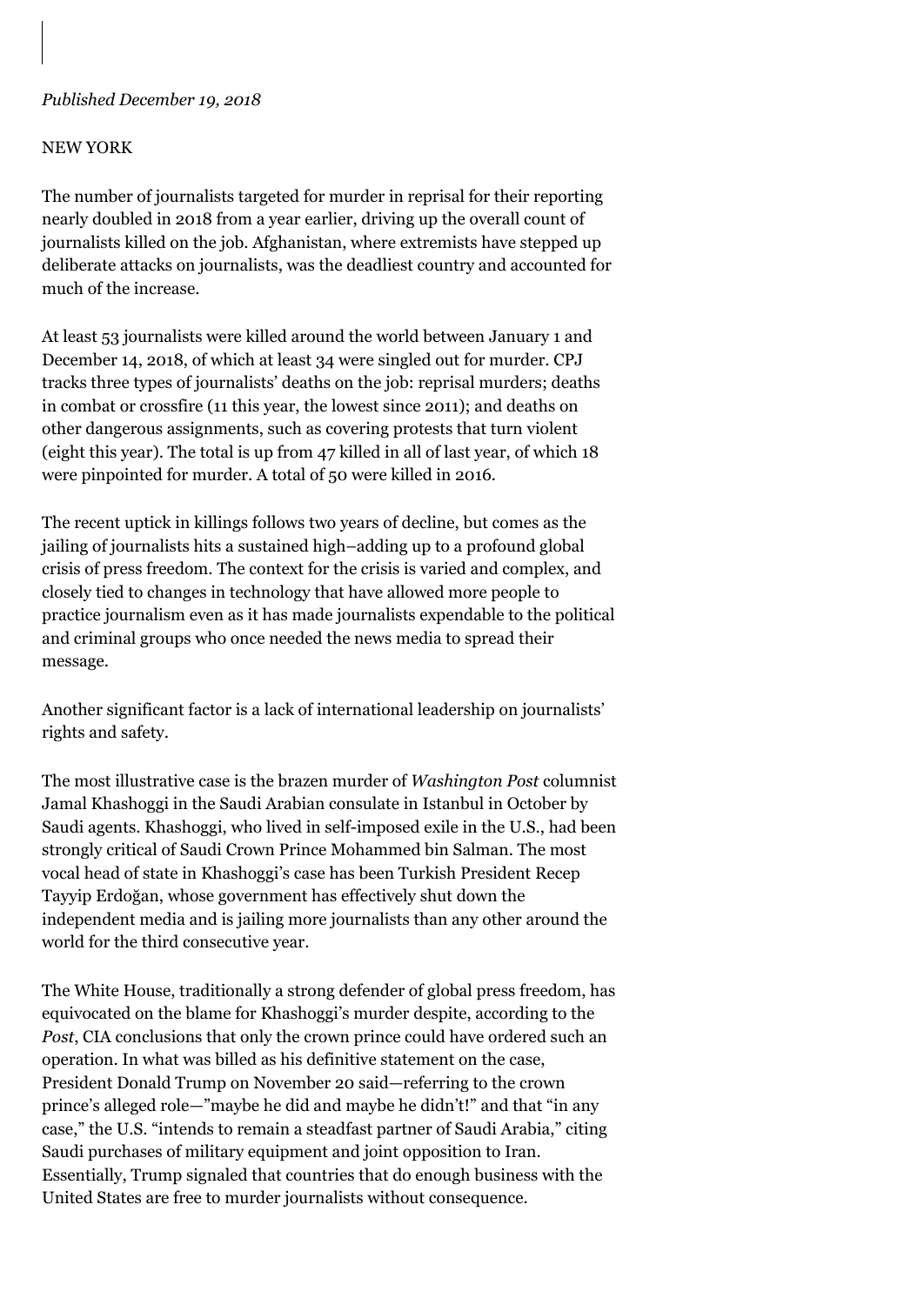

●A Capital Gazette newspaper rack displays the day's front page on June 29, 2018, the day after a man killed five people in the paper's newsroom. (AP Photo/Patrick Semansky)

Khashoggi lived in Virginia, one of two U.S. states that border Washington, [D.C. The other state, Maryland, was on June 28 the site of the deadliest single](https://cpj.org/2018/06/alleged-killer-of-capital-gazette-employees-had-ma.php) attack on the media in recent U.S. history. A gunman entered the newsroom of the *Capital Gazette* in the city of Annapolis and shot dead four journalists and a sales associate. The alleged killer, Jarrod Ramos, had issued repeated threats to the paper after a defamation lawsuit he filed against it in 2012 failed. Ramos faces five counts of first-degree murder and other charges, and is [scheduled to go on trial](https://www.capitalgazette.com/news/annapolis/ac-cn-ramos-trial-20180820-story.html) June 3, 2019, according to the *Capital Gazette*. The day after the massacre, Trump told reporters, "[Journalists, like all Americans](https://www.baltimoresun.com/news/maryland/anne-arundel/bs-md-trump-capital-gazette-20180629-story.html), should be free from the fear of being violently attacked while doing their job." But within days, he had [resumed](https://twitter.com/realDonaldTrump/status/1014105549624037377) his characteristic attacks on the press, calling the media "fake news" and journalists "enemies of the people" on social media and at rallies.

Trump's broadsides came as the European Union grapples with its own crisis of journalist safety. [Ján Kuciak](https://cpj.org/data/people/jan-kuciak/index.php), a 27-year-old investigative reporter looking into corruption in Slovakia who was shot dead alongside his fiancée in February, was the second journalist murdered for his work in the bloc after Malta's [Daphne Caruana Galizia](https://cpj.org/data/people/daphne-caruana-galizia/) was killed by a bomb placed on her car in October 2017. (Another EU journalist, [Viktoria Marinova](https://cpj.org/data/people/viktoria-marinova/index.php), was raped, beaten, and strangled to death in her native Bulgaria on October 6 this year. The government has declared the crime unrelated to her work, but CPJ is still investigating the motive.)

Caruana Galizia's murder, and Kuciak's, remain unsolved–a state of impunity that, according to [CPJ research,](https://cpj.org/reports/2014/10/the-road-to-justice-impunity-mean.php) inevitably perpetuates further violence. This cycle is also illustrated by at least four murders of journalists in [Mexico](https://cpj.org/data/killed/2018/?status=Killed&motiveConfirmed%5B%5D=Confirmed&type%5B%5D=Journalist&cc_fips%5B%5D=MX&start_year=2018&end_year=2018&group_by=location) this year and [two in Brazil.](https://cpj.org/data/killed/2018/?status=Killed&motiveConfirmed%5B%5D=Confirmed&type%5B%5D=Journalist&cc_fips%5B%5D=BR&start_year=2018&end_year=2018&group_by=location)

In fact, the deadliest country for journalists in 2018, Afghanistan, is a mainstay on CPJ's annual global [Impunity Index,](https://cpj.org/reports/2018/10/impunity-index-getting-away-with-murder-killed-justice.php) which spotlights places where journalists are regularly murdered and their killers go free. The 13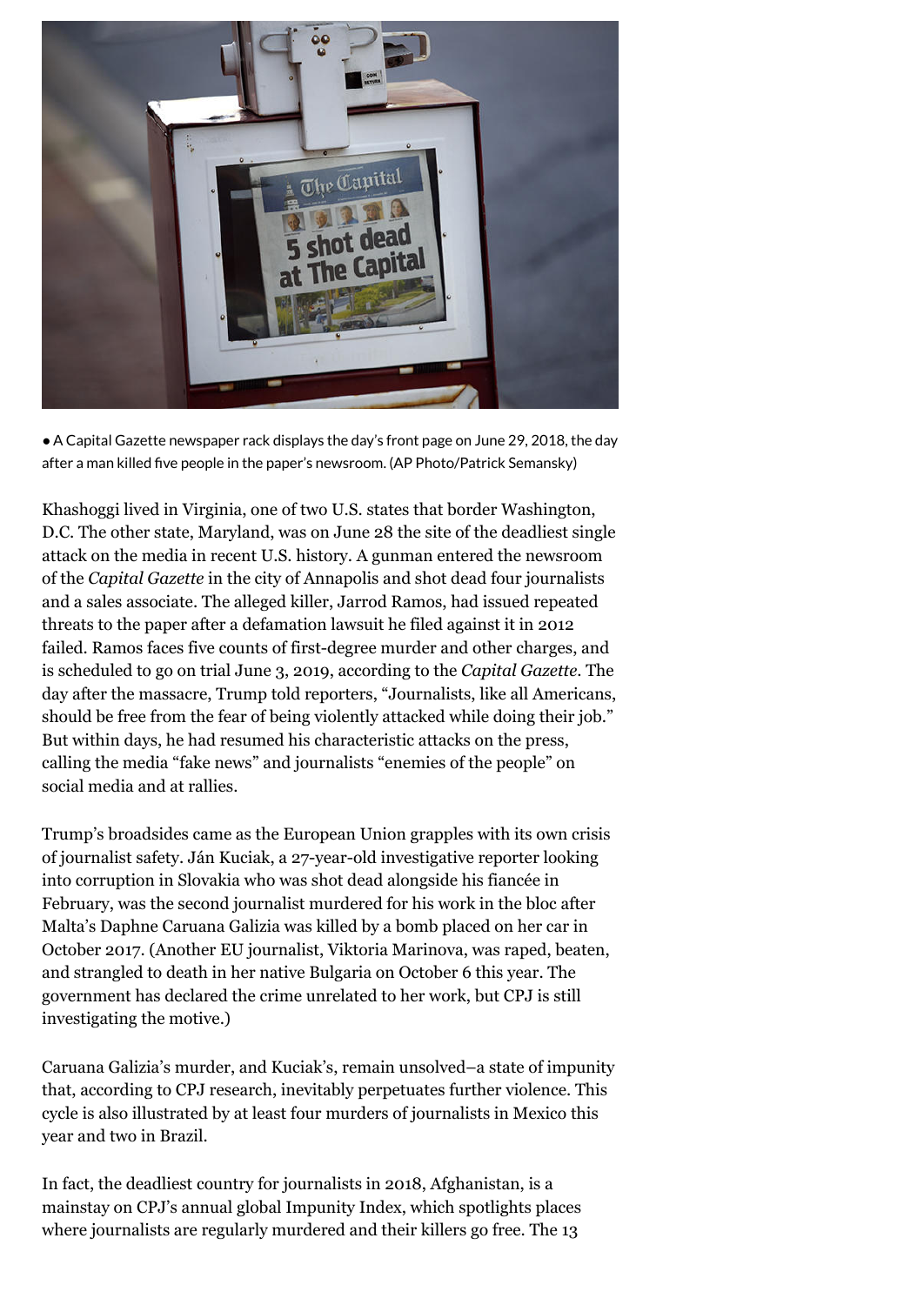journalists killed in Afghanistan in 2018 were the [most in any year](https://cpj.org/data/killed/?status=Killed&motiveConfirmed%5B%5D=Confirmed&type%5B%5D=Journalist&cc_fips%5B%5D=AF&start_year=1992&end_year=2018&group_by=year) since CPJ began keeping track–including 2001, when the U.S attacked the country and nine journalists were killed.



●A vigil for 10 Afghan journalists who were killed in a targeted suicide bombing on April 30, 2018. (AFP/Diptendu Dutta)

In recent years, extremists have launched major bombings in Afghanistan, then detonated a second blast with the apparent express aim of killing journalists and other first responders. On April 30, 2018, one such double suicide attack claimed by the militant group Islamic State killed nine journalists. In an especially [cynical ploy](https://cpj.org/2018/04/in-afghanistan-at-least-10-journalists-killed-in-o.php), the attacker disguised himself as a media worker and detonated his explosives amid a group of reporters rushing to the scene of the first explosion. Among the victims: [Abadullah Hananzai](https://cpj.org/data/people/abadullah-hananzai/index.php), 26, a reporter for U.S.-funded Radio Azadi, the Afghan service of Radio Free Europe/Radio Liberty (RFE/RL), who had recently covered drug addiction and the Interior Ministry's attempts to crack down on narcotics trafficking out of Afghanistan, and who was about to celebrate his first wedding anniversary, according to RFE/RL. Hananzai's last public Facebook post was a tribute to a former colleague who had been shot dead by unknown gunmen the previous week.

Journalists continue to die working in other war-torn countries, such as Syria and Yemen, but the number of journalists killed in combat or crossfire fell to its [lowest since 2011](https://cpj.org/data/killed/?status=Killed&motiveConfirmed%5B%5D=Confirmed&type%5B%5D=Journalist&typeOfDeath%5B%5D=Crossfire&start_year=1992&end_year=2018&group_by=year), as journalists' [access is diminished](https://cpj.org/2011/07/silencing-global-coverage-syria-detains-expels-rep.php) or the risks become too grave to bear, leading to [self-censorship](https://cpj.org/blog/2018/09/journalists-in-yemen-under-attack-from-all-sides-a.php), [exile, or abandoning the work.](https://cpj.org/blog/2017/12/in-houthi-controlled-yemen-silence-exile-or-detent.php) In [Syria](https://cpj.org/data/killed/?status=Killed&motiveConfirmed%5B%5D=Confirmed&type%5B%5D=Journalist&cc_fips%5B%5D=SY&start_year=1992&end_year=2018&group_by=year), at least nine journalists were killed in each 2017 and 2018, compared with a high of 31 in 2012. In [Yemen](https://cpj.org/data/killed/?status=Killed&motiveConfirmed%5B%5D=Confirmed&type%5B%5D=Journalist&cc_fips%5B%5D=YM&start_year=1992&end_year=2018&group_by=year), three journalists were killed in 2018, and in [Iraq](https://cpj.org/data/killed/?status=Killed&motiveConfirmed%5B%5D=Confirmed&type%5B%5D=Journalist&cc_fips%5B%5D=IZ&start_year=1992&end_year=2018&group_by=year), CPJ has not confirmed that any journalists were killed because of [their work for the first time since 2012. Elsewhere in the Middle East, two](https://cpj.org/data/killed/2018/?status=Killed&motiveConfirmed%5B%5D=Confirmed&type%5B%5D=Journalist&cc_fips%5B%5D=IS&start_year=2018&end_year=2018&group_by=location) [Palestinian journalists were shot and killed by Israeli soldiers while covering](https://cpj.org/2018/04/israel-must-review-idf-policy-on-protests-journali.php) protests in the Gaza strip.

CPJ is investigating the killing of another 23 journalists in 2018, but so far has not been able to confirm that the motive was journalism in those cases. These include another U.S. case, Zachary Stoner, an independent music video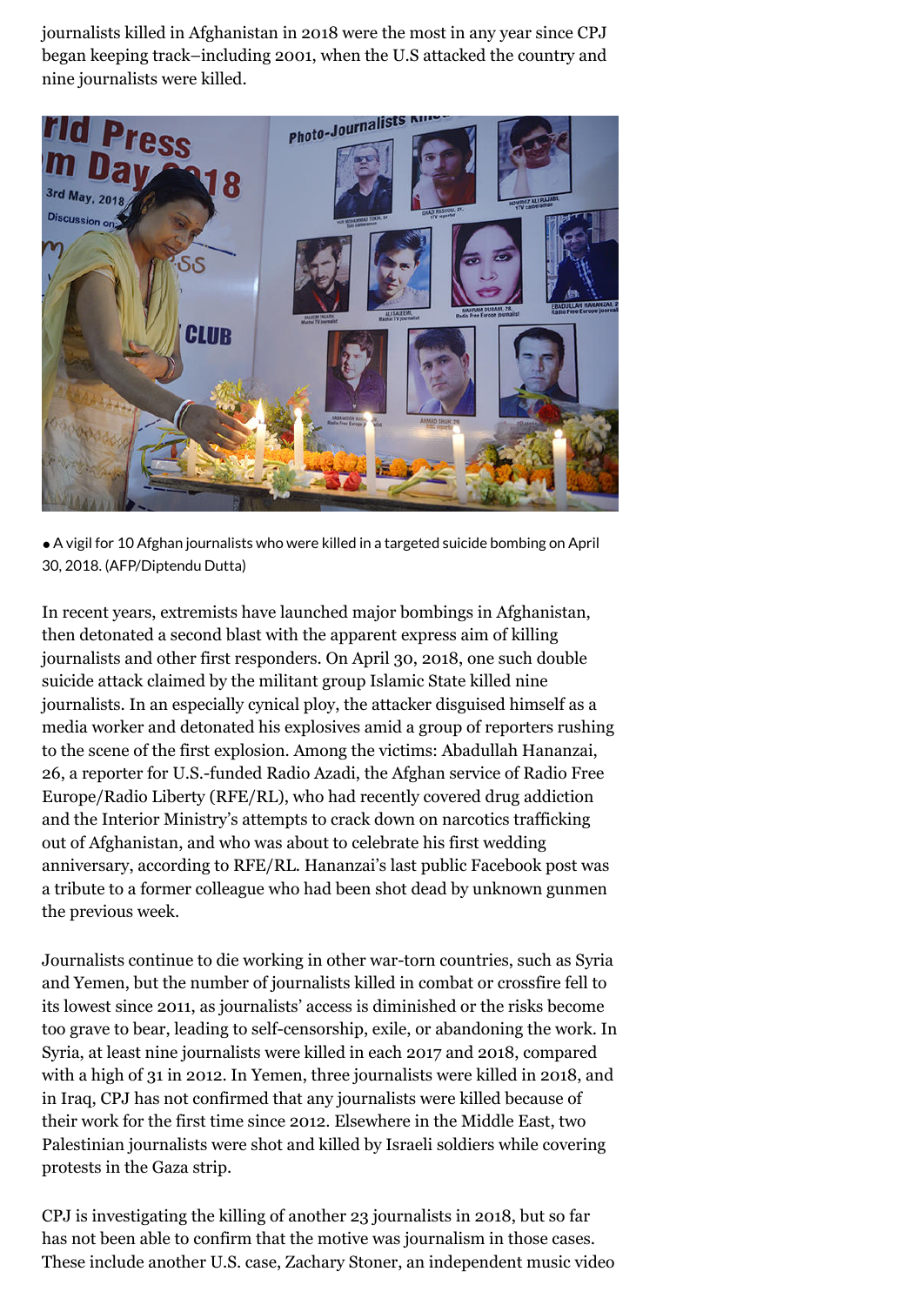blogger [gunned down in Chicago](https://cpj.org/2018/06/independent-music-journalist-zachary-stoner-killed.php) in June.

Other findings from CPJ's research:

• Seven media workers were killed in 2018, including two each in Afghanistan and Yemen.

• Three women were killed, compared with eight last year.

Historically, about 7 percent of journalists killed are women. • Five foreign journalists were killed during the year: two

[Ecuadorans were murdered in Colombia](https://cpj.org/2018/04/Two-journalists-driver-killed-kidnapped-Ecuador-Colombia.php) (along with their driver) and three Russians were [killed in mysterious circumstances](https://cpj.org/2018/08/killing-of-3-russian-investigative-journalists-in-.php) in the Central African Republic.

• Political groups, which includes extremists like Islamic State, were the most frequent suspected perpetrators, in 53 percent of cases.

• Politics was the most dangerous beat, covered by 62 percent of journalists killed.

• Broadcast reporter was most dangerous job.

CPJ began compiling detailed records on all journalist deaths in 1992. CPJ staff members independently investigate and verify the circumstances behind each death. CPJ considers a case work-related only when its staff is reasonably certain that a journalist was killed in direct reprisal for his or her work; in combat-related crossfire; or while carrying out a dangerous assignment such as covering a protest that turns violent.

If the motives in a killing are unclear, but it is possible that a journalist died in relation to his or her work, CPJ classifies the case as "unconfirmed" and continues to investigate.

CPJ's list does not include journalists who died of illness or were killed in car or plane accidents unless the crash was caused by hostile action. Other press organizations using different criteria cite different numbers of deaths.

CPJ's [database of journalists killed in 2018](https://cpj.org/data/killed/2018/) includes capsule reports on each victim and filters for examining trends in the data. CPJ maintains a database of all [journalists killed since 1992](https://cpj.org/data/killed/?status=Killed&motiveConfirmed%5B%5D=Confirmed&type%5B%5D=Journalist&start_year=1992&end_year=2018&group_by=year) and those who have gone [missing](https://cpj.org/data/missing/) or are [imprisoned](https://cpj.org/data/imprisoned/2018/) for their work.

*Elana Beiser is editorial director of the Committee to Protect Journalists. She previously worked as an editor for Dow Jones Newswires and* The Wall Street Journal *in New York, London, Brussels, Singapore, and Hong Kong.*

CPJ is a 501(c)3 non-profit. Our EIN is 13-3081500.